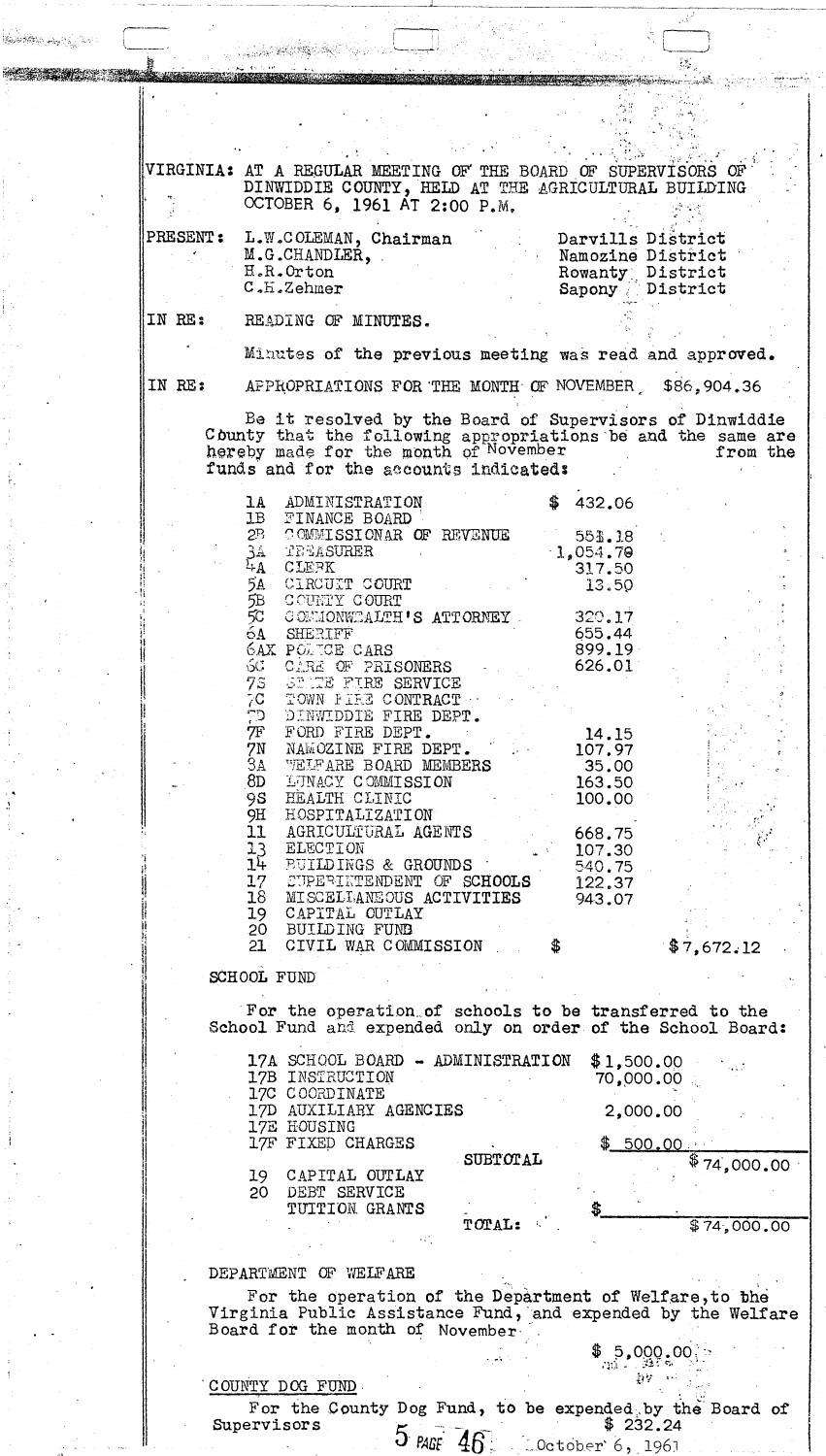## IN RE: READING OF THE MINUTES.

II

. !

H

::

1

ii

~"--

Minutes of the meeting were read and approved.

IN BE: ALLOWANCE OF CLAIMS AND SALARIES.

> On motion duly made and carried, it is ordered by the Board that the salaries and accounts against the General Revenue Fund of the County for the month of October, 1961, amounting to be allowed and checks numbering 1999 through 2084, both inclusive, be issued, therefor, payable out of the General Revenue Fund of the County, said claims having been audited and approved by the Board.

## IN RE:

ALLOWANCE AGAINST THE DOG FUND OF THE COUNTY.

On motion duly made and carried, it is ordered that the salary of \$208.33 be paid to the Dog Warden and that the claims amounting to  $$23.87$  be allowed, and checks numbering D<sup>2</sup>131 through D-136 , both inclusive, be issued, therefor, payable out of the , both inclusive, be issued, therefor, payable out of the Dog Fund of said County.

IN RE: TREASURER'S REPORT, MONTH OF CCTOBER, 1961.

> F. E. Jones, Treasurer having submitted a written financial report same was ordered filed with the papers of the Board for the month of October.

IN RE: II :, OFFICE HOURS OF THE EMPLOYEES.

> *'i* C. H. Zehmer moved that the minutes of September 1st be amended directing that the offices be open at  $8:30$  A. M. and close at  $5$  P. M. which was not seconded; thereupon M. G. Chandler moved and it was seconded and carried that the offices be open from 9 A. M. to 5 P. M. Monday through Friday, except on holidays and that the officers so schedule their work that someone would be in the office during lunch time.

IN K: PLAT OF CEDAR HEART FARM.

> The plat of a section of Cedar Heart Farm referred to the Department of Health for inspection and report at this meeting having been approved by the Department, Motion was duly made and earried that the plat of Gedar Heart Farm showing Sections-and Lots-be approved for the construction of a Presbyterian Church. Said plat to be recorded with the deed conveying this property.

IN RE: MIDWAY ELEMENTARY SCHOOL.

> $\texttt{Mr. W. A. Scarbonough, Superintendent of Schools reported}$ that preliminary plans for the Midway Elementary School should be ready within a month and urged the Board to give some consideration to borrowing money to defray construction thereof.

IN RE: STREET SIGNS CEDAR HEART LANE AND GRANT AVENUE.

> Mr. Rudolph P. Grammer, Route 3 Box 349, Petersburg, Virginia, having requested in writing that this Board purchase and have erected three (3) signs marked Cedar Heart Lane-State Route #1310 and one sign marked Grant Avenue, State Route #1311.

Motion was duly made and carried that this request be taken under advisement.

IN RE: DOG ORDINANCE - RECEIPTS AND TAGS, ETC.

 $\sim$   $\sim$ 

 $\sim \omega_{\rm c}$ 

Be it ordained by the Board of Supervisors of Dinwiddie County, Virginia,

r<br>Album

That dog license receipts shall be carefully preserved by the licensees and exhibited promptly on request for inspection by any Dog Warden, Game Warden or other officer. Dog license tags shall be securely fastened to a substantial collar by the owner or custodian and worn by such dog, and it shall be unlawful for the owner to permit any licensed dog four months old or over to run or roam at large at any time without a license tag, except tha+ when engaged in lawful hunting, in the open season and that when engaged in tawini nuncing, in the open season and  $\frac{1}{2}$ 

ૺ૾૾

 $\mathcal{M}$ 

 $\mathbf{a}^{\prime}$  ,  $\mathbf{f}^{\prime}$  ,

. . ..... ~ ...... ,,.;.-..... :'>--,..""",~-.. ~.-~  $: \mathcal{L} \rightarrow \mathcal{L} \rightarrow \mathcal{L} \rightarrow \mathcal{L} \rightarrow \mathcal{L} \rightarrow \mathcal{L} \rightarrow \mathcal{L} \rightarrow \mathcal{L} \rightarrow \mathcal{L} \rightarrow \mathcal{L} \rightarrow \mathcal{L} \rightarrow \mathcal{L} \rightarrow \mathcal{L} \rightarrow \mathcal{L} \rightarrow \mathcal{L} \rightarrow \mathcal{L} \rightarrow \mathcal{L} \rightarrow \mathcal{L} \rightarrow \mathcal{L} \rightarrow \mathcal{L} \rightarrow \mathcal{L} \rightarrow \mathcal{L} \rightarrow \mathcal{L} \rightarrow \mathcal{L} \rightarrow \mathcal{L} \rightarrow \mathcal{L} \rightarrow \mathcal{L} \rightarrow \mathcal$ 

> :.:. . չ.<br>, ՝ , , ,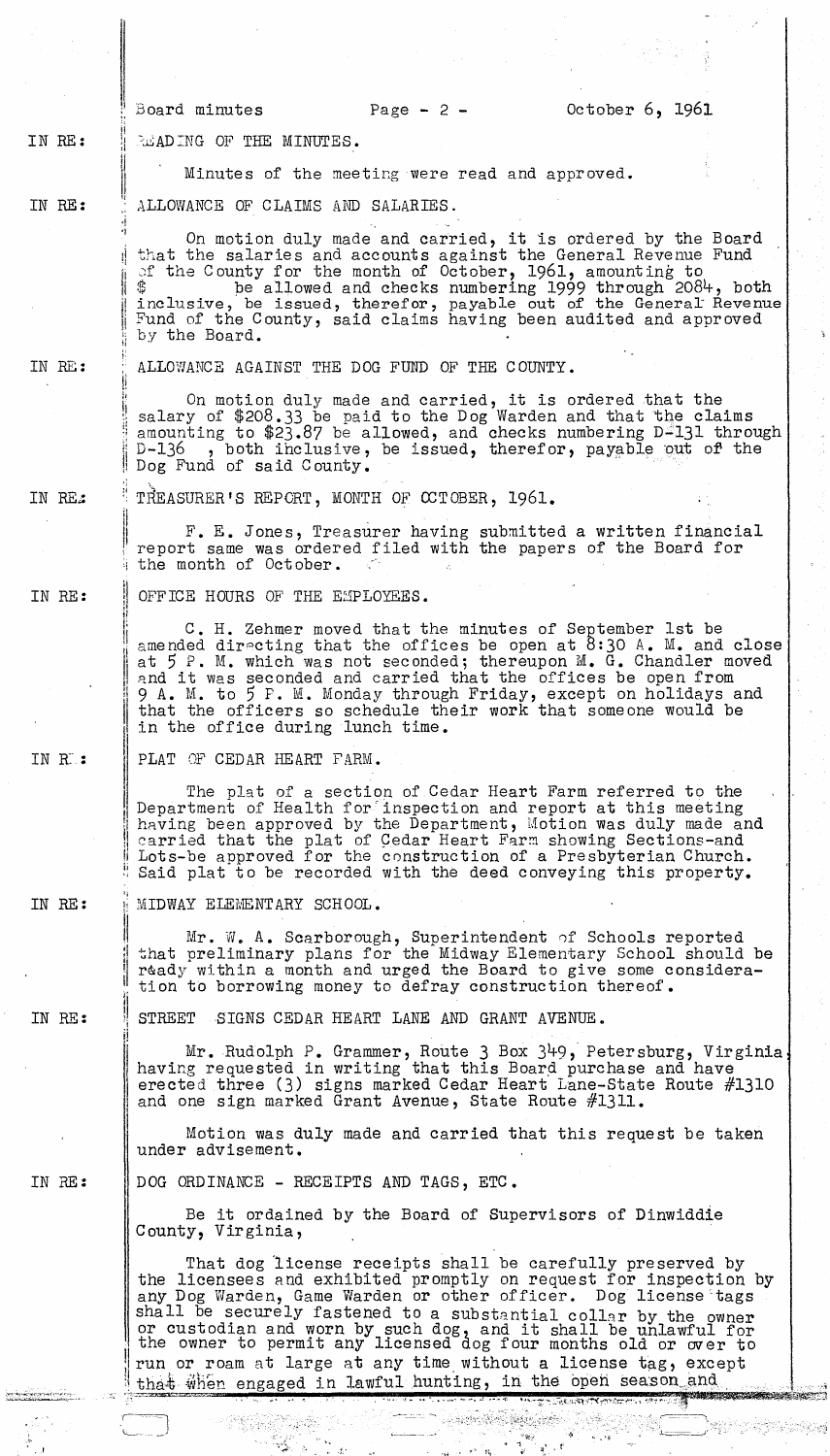$\bigg)$ IN RE: IN RE: IN RE: IN RE: IN RE: IN RE: .) Board minutes  $Page - 3 - 0ctober 6, 1961$ accompanied by the owner or custodian, the collar and tag may be temporarily removed. If a dog be found running and roaming at large at any time of the year in violation of the above provisions its owner shall pay a fine of not less than two dollars and fifty cents for the first offense and five dollars for each offense thereafter, and, if it is a kennel dog, the license may be revoked if the law appears to the trian court to have been violated by reason of carelessness or negligence on the part of the owner, who shall thereupoh be required to secure individual license on each dog. CONFINEMENT OF RABIES SUSPECTED STRAY DOGS. Dr. Ferguson having requested that the Board take some action concerning the confinement of stray dogs suspected of rabies, Motion was duly made and carried that A. W. Chappell, Dog Warden, contact local veterinarians to determine cost of confinement and report at the November meeting •. STREET LIGHTS ON COX ROAD NEAR MRS. T. R. GRAHAM. Mrs. T. R. Graham having requested that a street light be erected on Route  $#460$ , Motion was duly made and carried that action on this request DEATH OF MR. ROBERT OWEN, MEMBER OF THE WELFARE BOARD. be deferred until a petition has been presented therefor. Mr. C. H. Zehmer called to the attention of the Board the death of Mr. Robert Owen who, at the time of his death, was a SOUTHSIDE C0UNTIES AREA MEETING. It was suggested that plams be started at once for the southside counties area meeting. member of the Dinwiddie County Welfare Board. STREET LIGHT INTERSECTION U. S.  $#1$  AND FRANKLIN STREET. The Clerk was requested to phone VEPCO concerning the street. light to be erected at the intersection of U. S. Highway  $#1$  and Franklin Street. STREET LIGHT INTERSECTION U.S. #1 AND FRANKLIN STREET<br>The Clerk was requested to phone VEPCO concerning<br>light to be erected at the intersection of U.S. Hight<br>Franklin Street.<br>TENTATIVE SALARIES AND EXPENSES FOR THE YEAR OF The  $\texttt{Tree} \texttt{super}, \texttt{Commissioner}$  of Revenue, Commonwealth's Attorney and Sheriffhaving submittedC. B. Forms showing the tent::ive salaries and expenses for their offices for the year southside counties area meeting.<br>
STREET LIGHT INTERSECTION U.S. #1 AND FRANKLIN STREET.<br>
The Clerk was requested to phone VEPCO concerning the street<br>
light to terested at the intersection of U.S. Highway #1 and<br>
Franklin ibtion was duly made and carried that the State Compensation Board grant an increase of  $5%$  on salaries. There being no further business, the meeting was adjourned. Chairman:  $\mathbf{w}$  ,  $\mathbf{c}$  ,  $\mathbf{c}$  ,  $\mathbf{c}$  ,  $\mathbf{c}$ Attest; 200 Matter , Clerk

 $L$ <sup>*b*</sup> 39%  $G$ 

 $October 6,1961$ 

*,tt,* , '~"f~;':;'~~ ~..-:-. -

! :

.. .~. .. " .. '

 $\Box$ 

 $\ldots$ ,  $\ldots$  ,  $\ldots$  ,  $\ldots$  ,  $\ldots$  ,  $\ldots$ ."-.... :.: .. *.* "~r--. t':' ,', . --.- ..... ,.

ે વેપણ જેવ<sub>ા</sub> આફ્રેસના તુર્તમાં જોવા વિદેશને આદમ<mark>ા</mark>